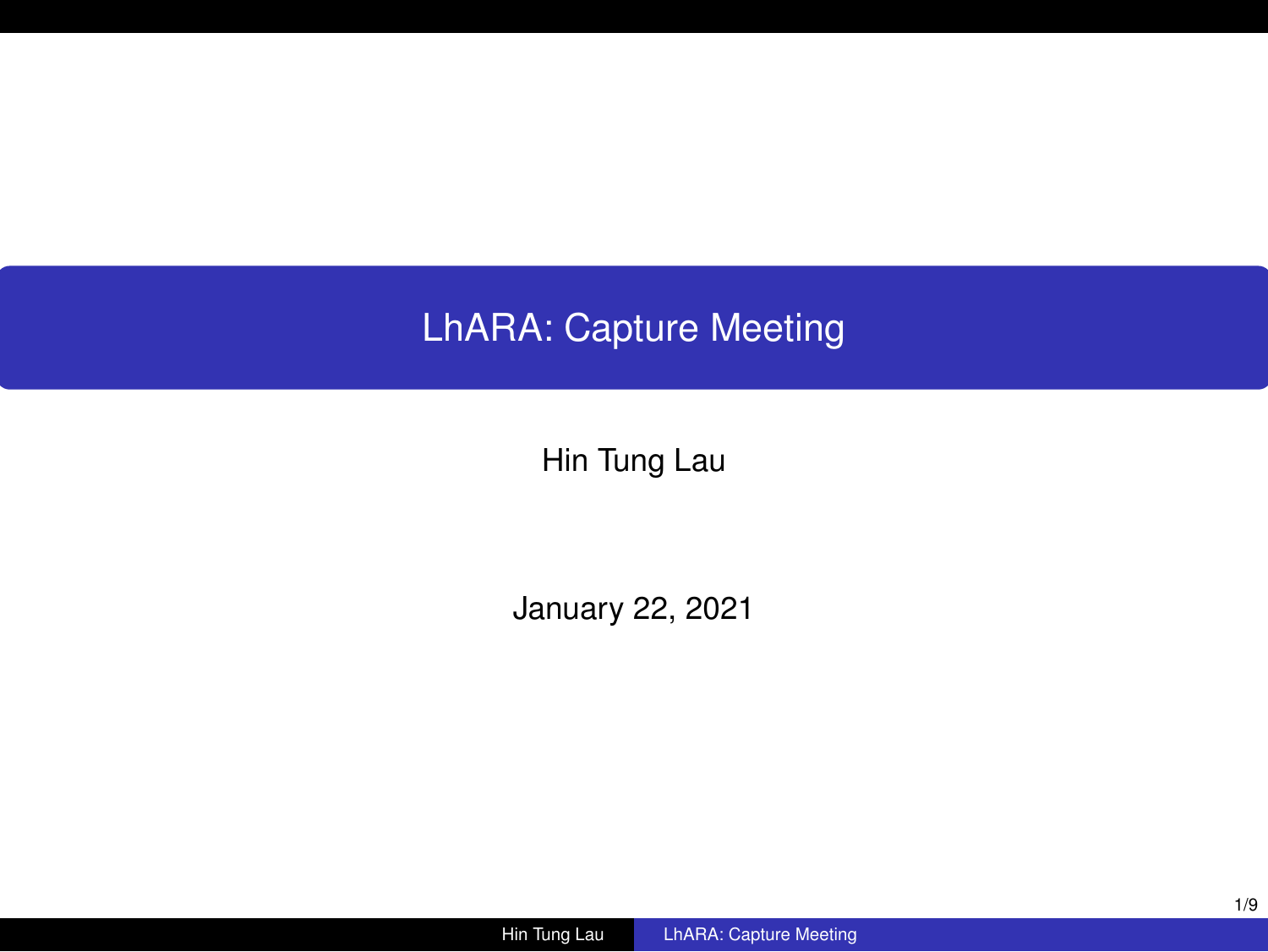## Open Collimator Beam Size Evolution

- **•** Still waiting for higher statistics simulations
- Took the lower statistics distribution (last week) but fixed nozzle geometry to have an exit diameter of 5.74 mm



Hin Tung Lau LhARA: Capture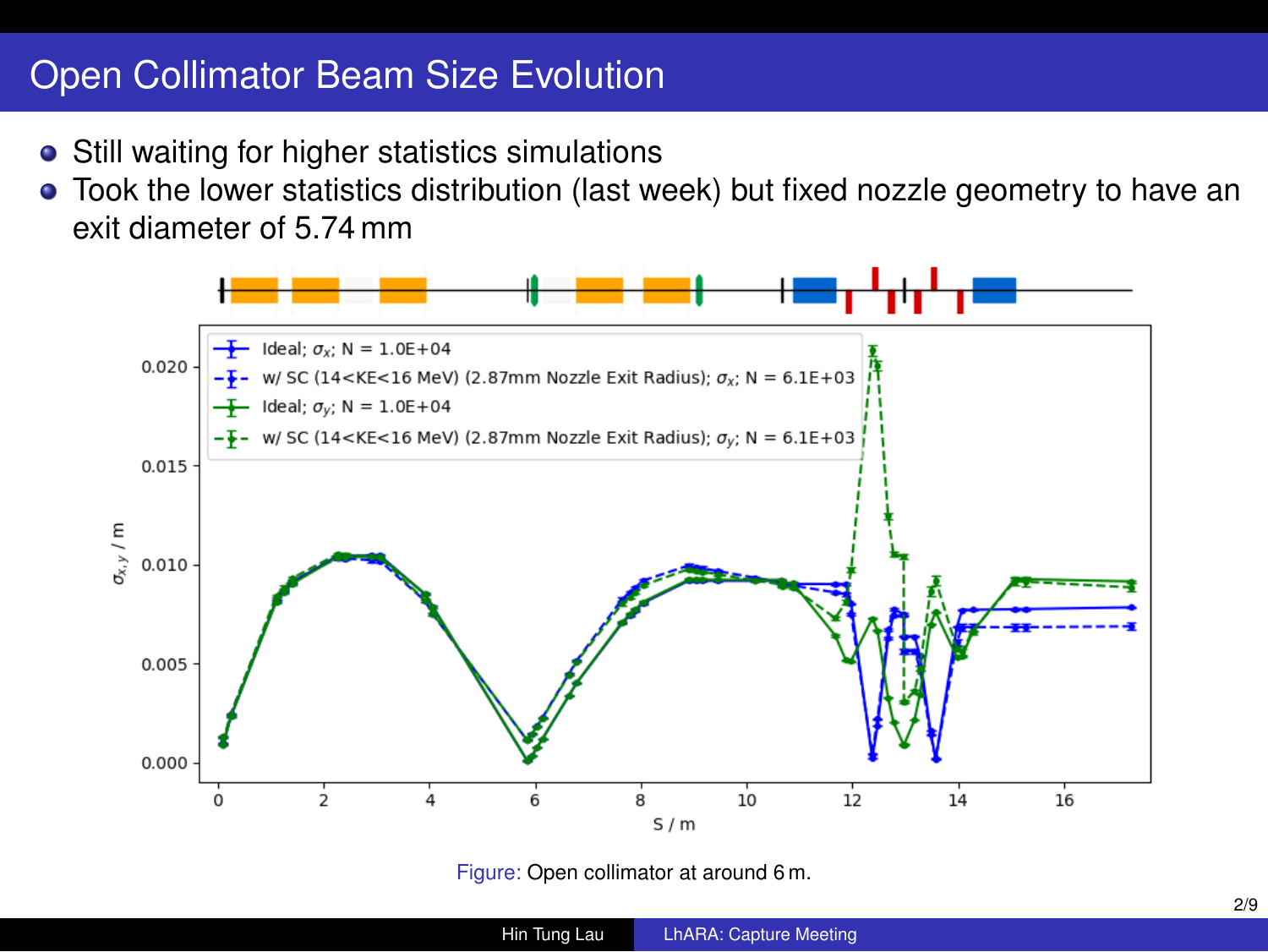## Closed Collimator Beam Size Evolution

- With properly defined aperture for collimator at around 6 m:
- Less pronounced peak in arc, though still present



Figure: Closed collimator at around 6 m.

|              |                               | 3/9 |
|--------------|-------------------------------|-----|
| Hin Tung Lau | <b>LhARA: Capture Meeting</b> |     |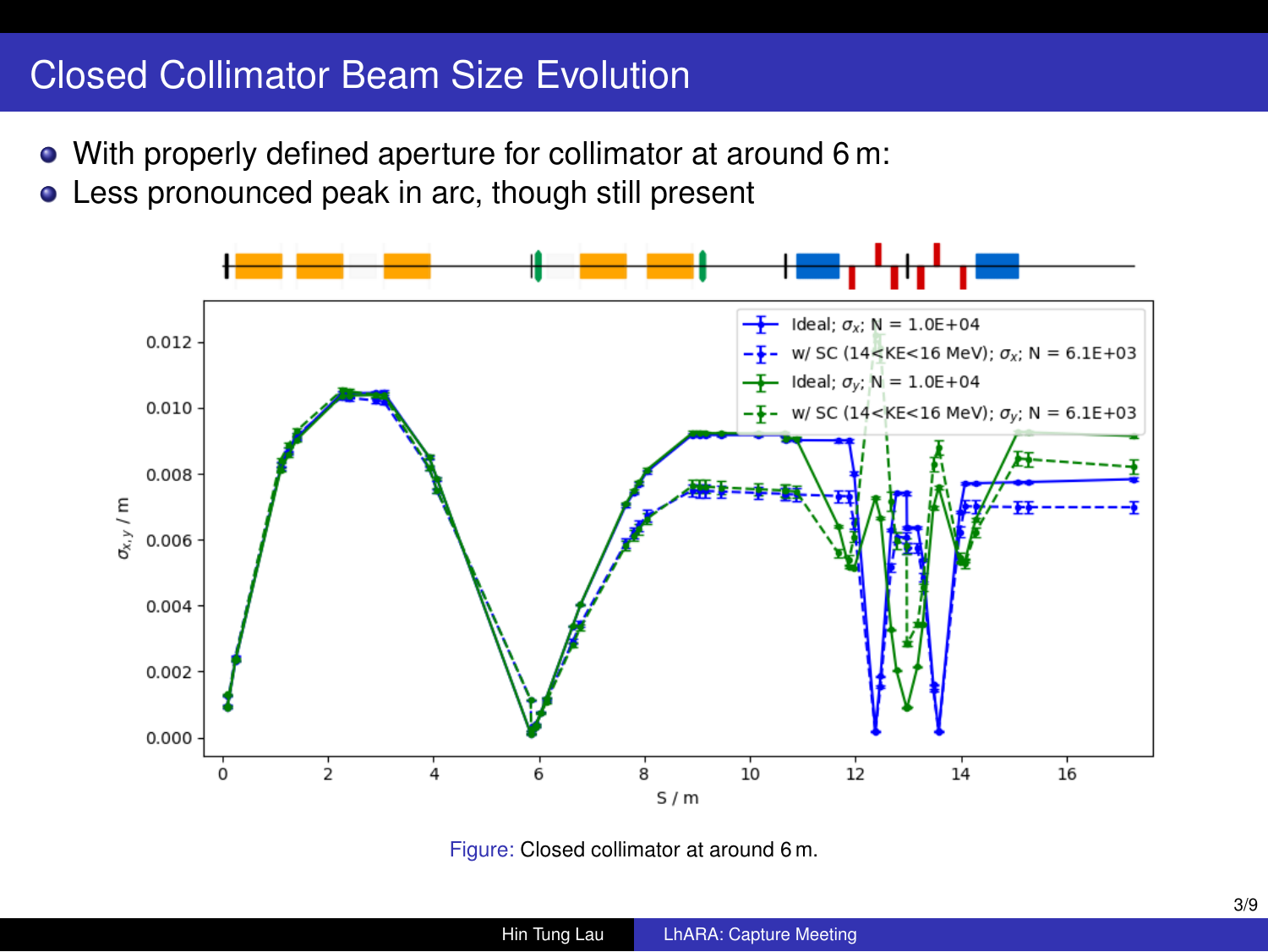## Closed Collimator Beam Size Evolution

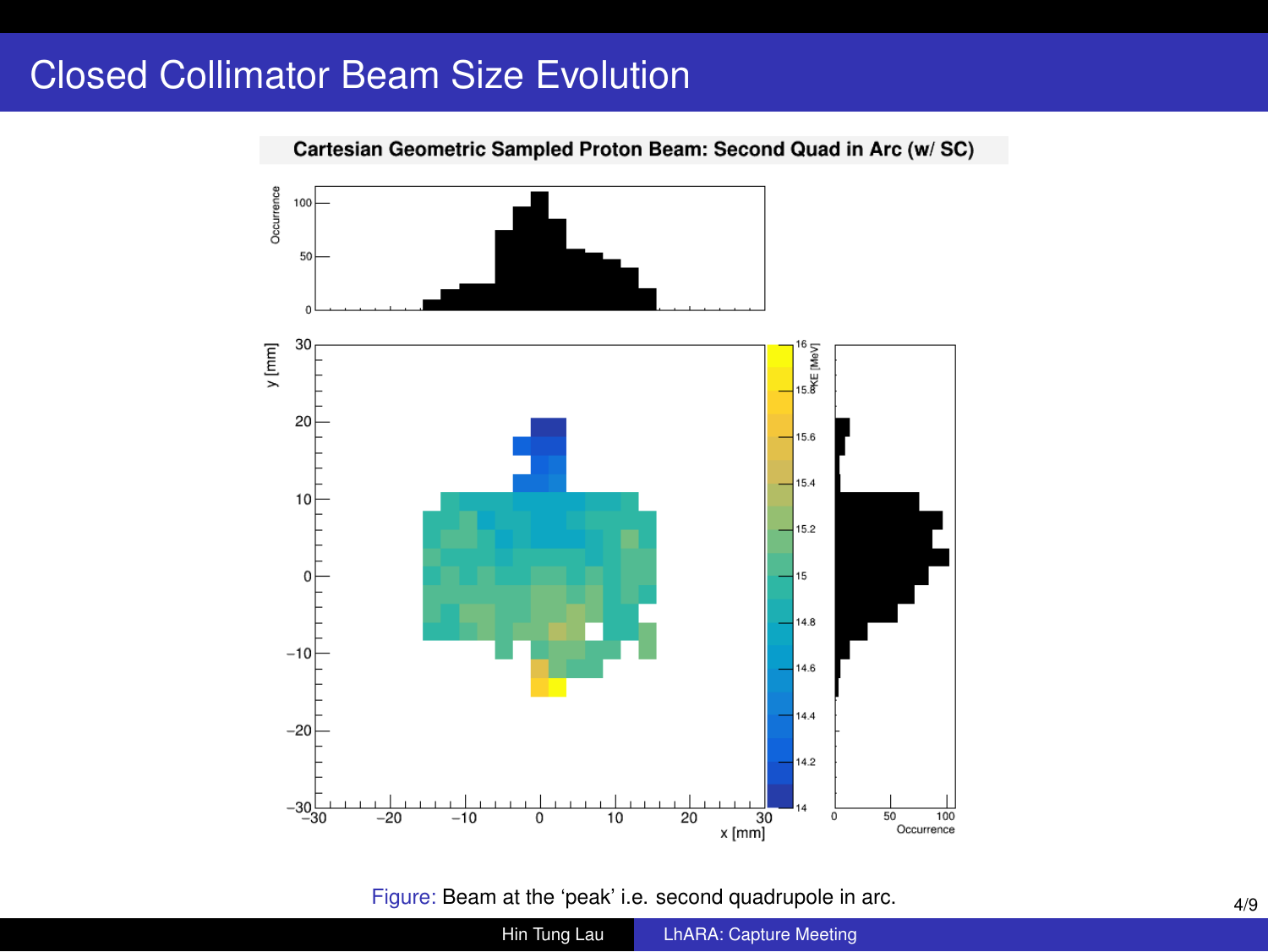#### Fitted Twiss

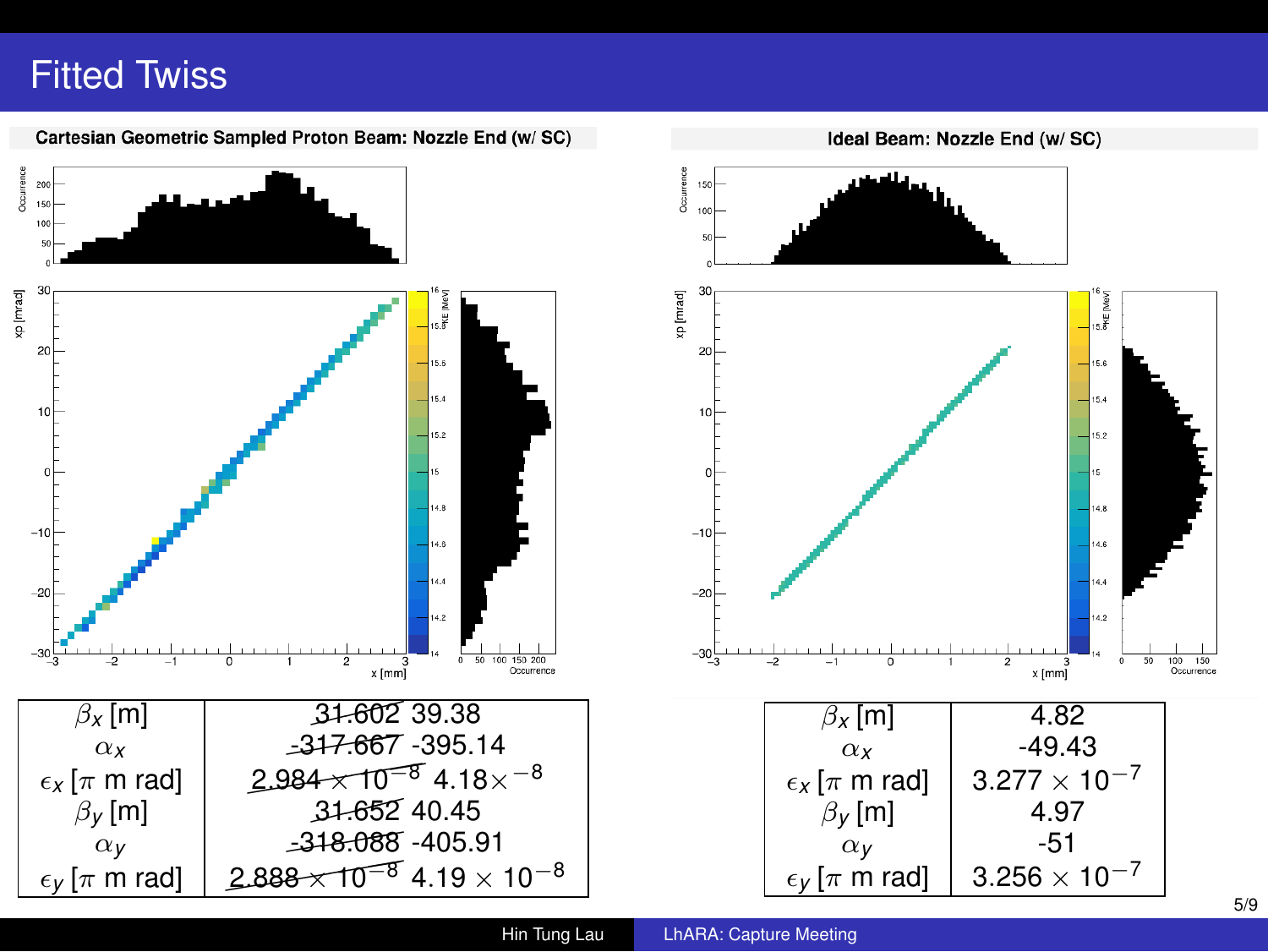## Beam Losses

- Beam losses for the 14 *<* KE *<* 16 MeV beam
- Main losses at around 6 m

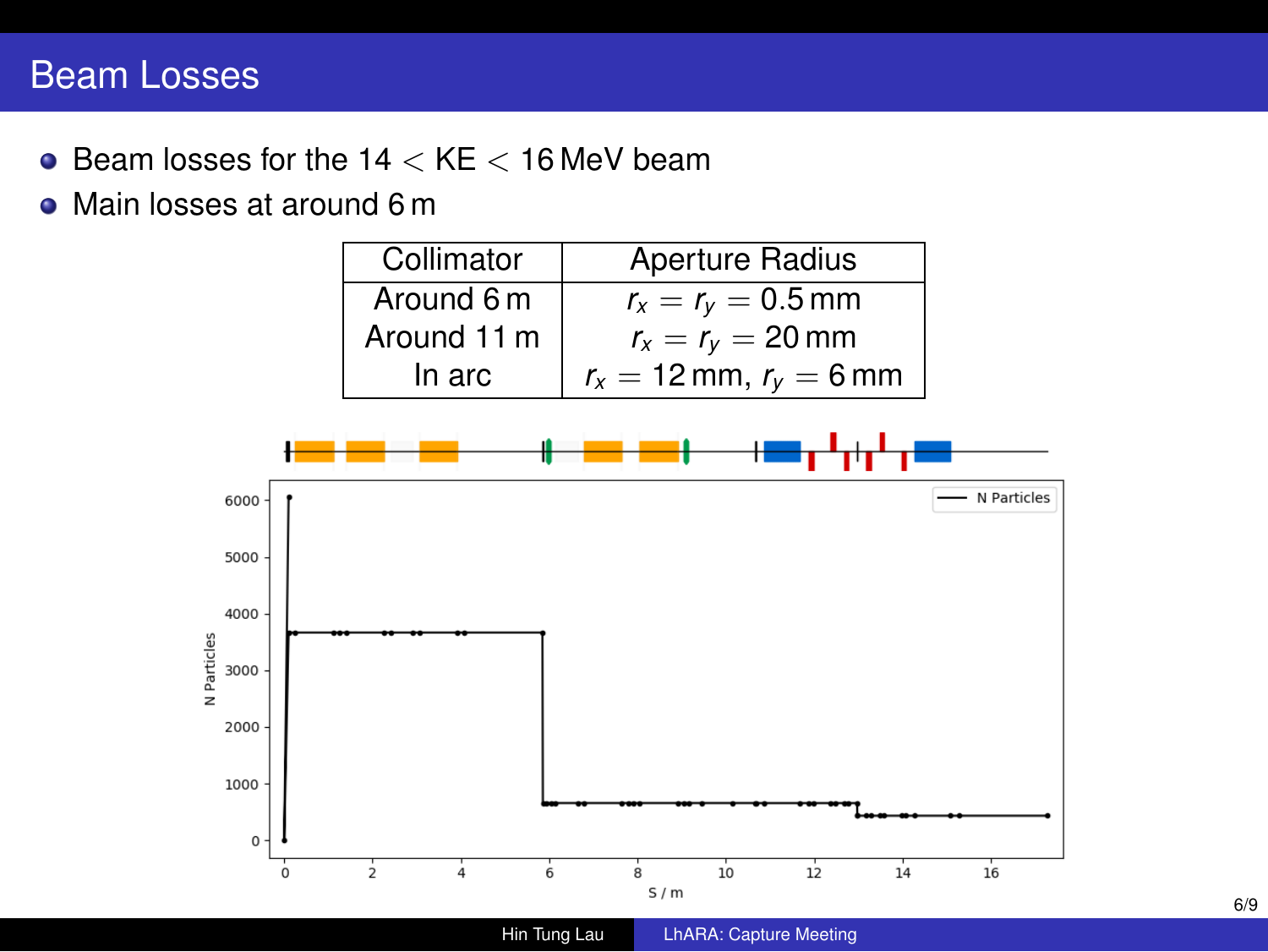# KE Spectrum



Cartesian Geometric Sampled Proton Beam: After Collimator at 6 m (w/ SC)

Cartesian Geometric Sampled Proton Beam: At Endstation (w/ SC)

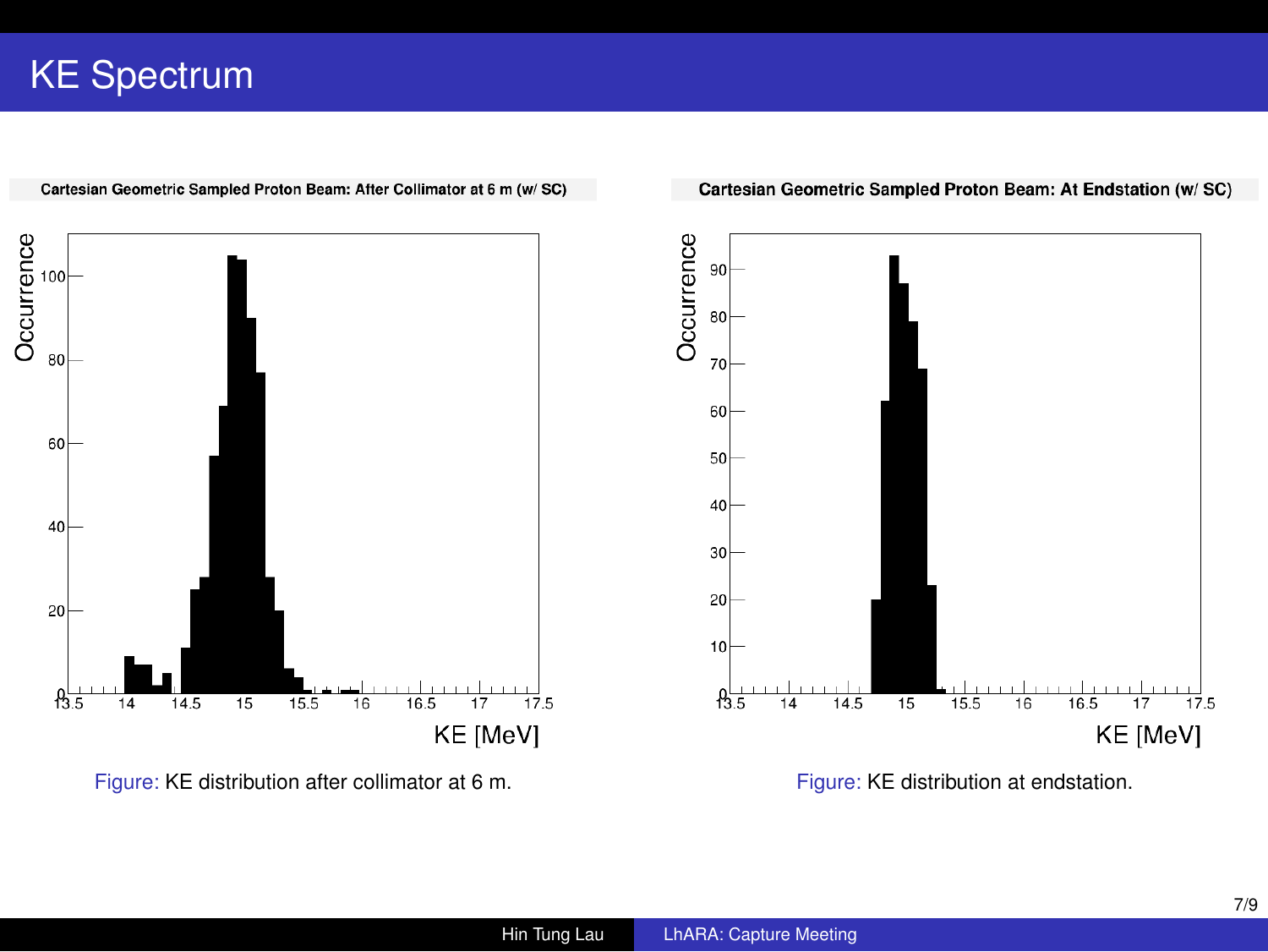## Update

- Needs more statistics
- Colour in plots are population in bins
- Cartesian Geometric Sampled Proton Beam: Endstation (w/ SC)